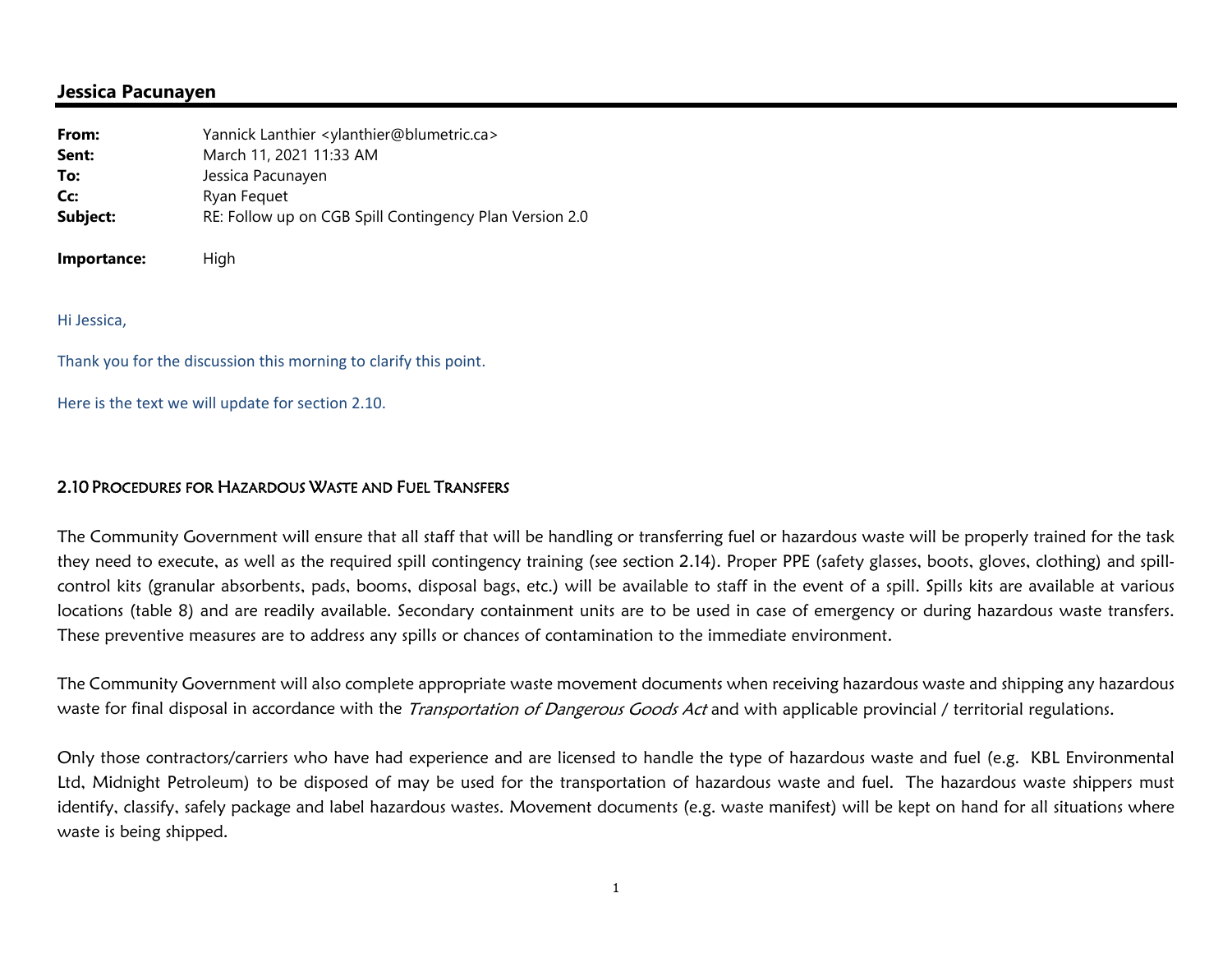Let me know if this clarifies and fulfills your requirements. If you need more information feel free to let me know. Once I hear back from you we will re‐issue the entire plan.

Have a great day. Yannick



**Yannick Lanthier, M.Sc. Manager ‐ Geomatics (T) 819‐243‐7555, 260 (C) 613‐894‐3517 ylanthier@blumetric.ca ‐ www.blumetric.ca**

**From:** Jessica Pacunayen [mailto:jpacunayen@wlwb.ca] **Sent:** Wednesday, March 10, 2021 7:05 PM **To:** Yannick Lanthier <ylanthier@blumetric.ca> **Cc:** Ryan Fequet <rfequet@wlwb.ca> **Subject:** RE: Follow up on CGB Spill Contingency Plan Version 2.0

Hi Yannick,

Thanks for your quick response. Board staff recognize that there are various sections of the HWMP and SCP that speak to the transfer hazardous waste and spills, but are looking for the standard operating procedures for the transfer of fuel and fuel distillates before it spills (i.e., preventative measures such as fuel handling procedures).

I hope this provides further clarity. If BluMetric could respond by noon tomorrow, that would be fantastic!

As always, do not hesitate to contact Board staff if you have any questions.

Masì,

**Jessica Pacunayen, M.Sc. (she/her/hers)** Regulatory Specialist **Wek' èezhìi Land and Water Board**#1-4905 48<sup>th</sup> St. | Yellowknife, NT | X1A 3S3 ph 867.765.4591 | fax 867.765.4593 jpacunayen@wlwb.ca | www.wlwb.ca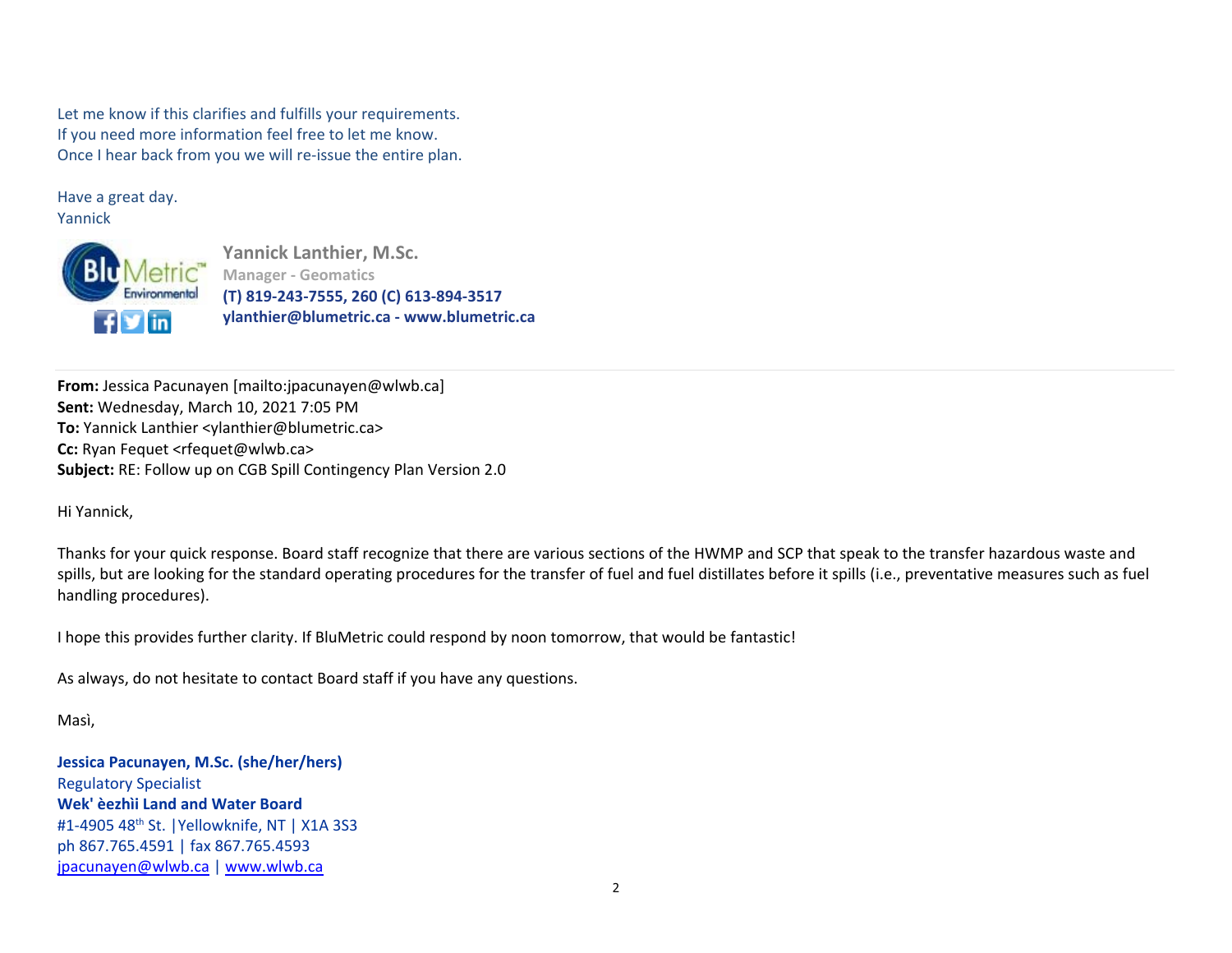

*All correspondence to the Board, including emails, letters, faxes, and attachments are public documents and may be posted to the public registry.*

**From:** Yannick Lanthier <ylanthier@blumetric.ca> **Sent:** March 9, 2021 12:16 PM **To:** Jessica Pacunayen <jpacunayen@wlwb.ca> **Cc:** Ryan Fequet <rfequet@wlwb.ca> **Subject:** RE: Follow up on CGB Spill Contingency Plan Version 2.0

## Hi Jessica,

The handling of fuel/fuel distillates is discussed in the Hazardous Waste Management Plan (Section 3.3). What is currently included in the Spill Contingency Plan on this topic is limited to the context of spill related hazardous waste.

We will revise the SCP to include a new section after 2.9 and title it "Procedures for Transfer of Hazardous Waste". This section will include both the procedure the CGB will follow and will specify the transport and disposal via a licensed waste disposal contractor.

Let me know if you have any questions, we will resubmit the SCP by next week.

## **Thanks** Yannick



Yannick Lanthier, M.Sc. **Manager ‐ Geomatics (T) 819‐243‐7555, 260 (C) 613‐894‐3517 ylanthier@blumetric.ca ‐ www.blumetric.ca**

**From:** Jessica Pacunayen [mailto:jpacunayen@wlwb.ca] **Sent:** Monday, March 8, 2021 4:22 PM **To:** Yannick Lanthier <ylanthier@blumetric.ca> **Cc:** Ryan Fequet <rfequet@wlwb.ca> **Subject:** Follow up on CGB Spill Contingency Plan Version 2.0